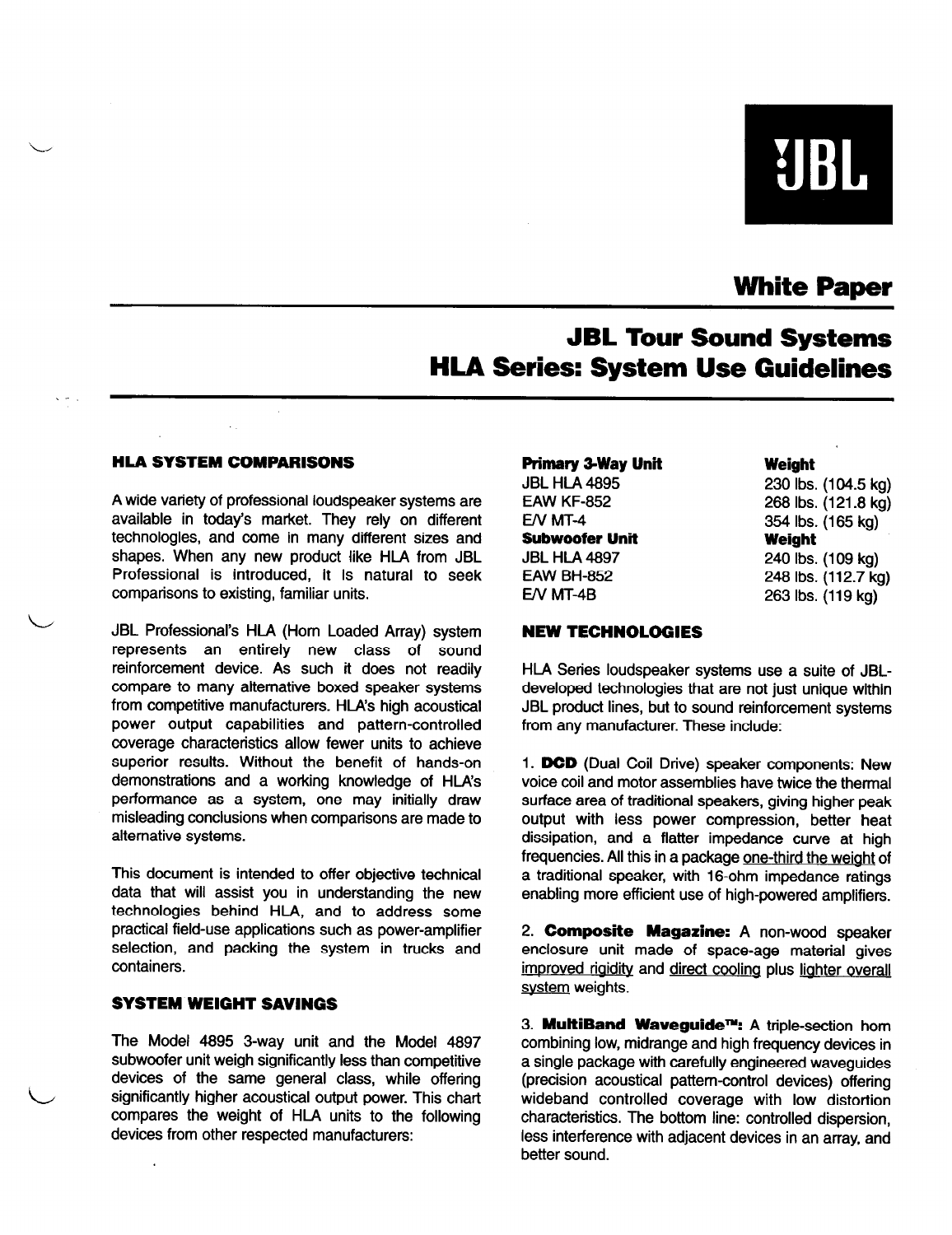4. Spaceframe<sup>TM</sup>: A rigid aluminum outer structure that distributes lifting stress along the entire sides, enabling pull tests of up to 25,000 Ibs. with no failure or structural deformation...impossible with traditional wooden enclosures.

5. Linear Dynamics Aperture™: Contoured subwoofer ports that virtually eliminate high-level turbulence found in traditional subwoofers...giving an 8dB improvement at full output over standard ports. The overall subwoofer system provides 3dB areater outout than conventional subwoofers. meaning only one half the number are required for equivalent acoustical output when compared to conventional units.

ANY ONE OF THESE TECHNICAL ADVANTAGES<br>WOULD GIVE A SOUND SYSTEM A GIVE A SOUND SYSTEM A COMPETITIVE EDGE. HLA COMBINES THEM ALL.

# POWER RECOMMENDATIONS: HIGH OUTPUT = FEWER AMPLIFIERS

Due to its high electrical-to-acoustical power conversion efficiencies, HLA's reduced amplifier power needs further lighten the overall system weight of an HLAloaded truck. In fact, a small system of 8 (eight) 4895 3 way units and 4 (four) 4897 subwoofers can be powered by as few as 5 (five) high-powered professional dual-channel power amplifiers. This is nearly one-half the number of amplifiers required by some competitive, traditional loudspeaker systems to achieve the same acoustical output.

The result? Fewer speaker units and fewer amplifier racks required for a given SPL (Sound Pressure Level), resulting in a lower overall truck axle weight. For example:

# **HLA System Weight & Amplifier Requirements, Typical**

Total # of enclosures- (8) 4895 3-way, (4) 4897 subs Total power amplifiers- (5 dual-channel **power amplifiers) Total speaker weight-\*Suggested power levels: HF (High Frequency), 150-200 watts MF (Mid Frequency), 300-500 watts LF (Low Frequency), 500-700 watts Subwoofer, 600-l ,000 watts** 

**4** 

 $\overline{\phantom{0}}$ 

# SPEAKER UNIT SIZE

The HLA enclosures are engineered for the highest possible audio performance and maximum acoustical advantage. To provide this, the high-output waveguides require specific path lengths and horn mouth areas. This includes a design goal of true, controlled-coverage response to 100Hz in the Model 4897 3-way system. This characteristic eliminates the traditional "hole" in the frequency response between the mid/high box and the subwoofer found in many other systems. The subwoofer requires the same shape and size so that it can be suspended together as part of the array if desired, and to provide the required internal working volume and port area for high output levels.

Clearance is provided within the Spaceframe to accomodate directional tilting of this aimable waveguide in the Model 4895 3-way unit. It has an engineered tilt angle of 15 degrees. This can be used to direct sound **up** or down depending on the cabinet's orientation. This provides optimum coverage with minimum overlap, dramatically improving speaker system intelligibility. It also sets the physical size of the frame.

# POWER AMPLIFIER SUGGESTIONS, TYPICAL

The 4895 3-way unit uses 16-ohm transducers, allowing four transducers in each bandpass to be driven in parallel. The 4897 Subwoofer uses two 8-ohm transducers.

| <b>Bandpass</b> | <b>JBL</b>        | <b>Crest</b>       | <b>Crown</b>      | QSC              |
|-----------------|-------------------|--------------------|-------------------|------------------|
| ΗF              | 600: 150W/ch., S  | 7001: 200W/ch., S  | 2400: 200W/ch., S | 1.8: 160W/ch., S |
| MF.             | 1200: 300W/ch., S | 9001: 500W/ch., S  | 3600: 400W/ch., S | 4.0: 400W/ch., S |
| LF.             | 1200: 800W/ch., B | 9001: 500W/ch., S  | 5000: 500W/ch., S | 3.4: 850W/ch., B |
| <b>SUB</b>      | 750: 1000W/ch., B | 9001: 1100W/ch., S | 3600: 800W/ch., S | 4.0: 800W/ch., S |

## Figure 1

Notes: 'S' = stereo mode. 'B' = bridged mode.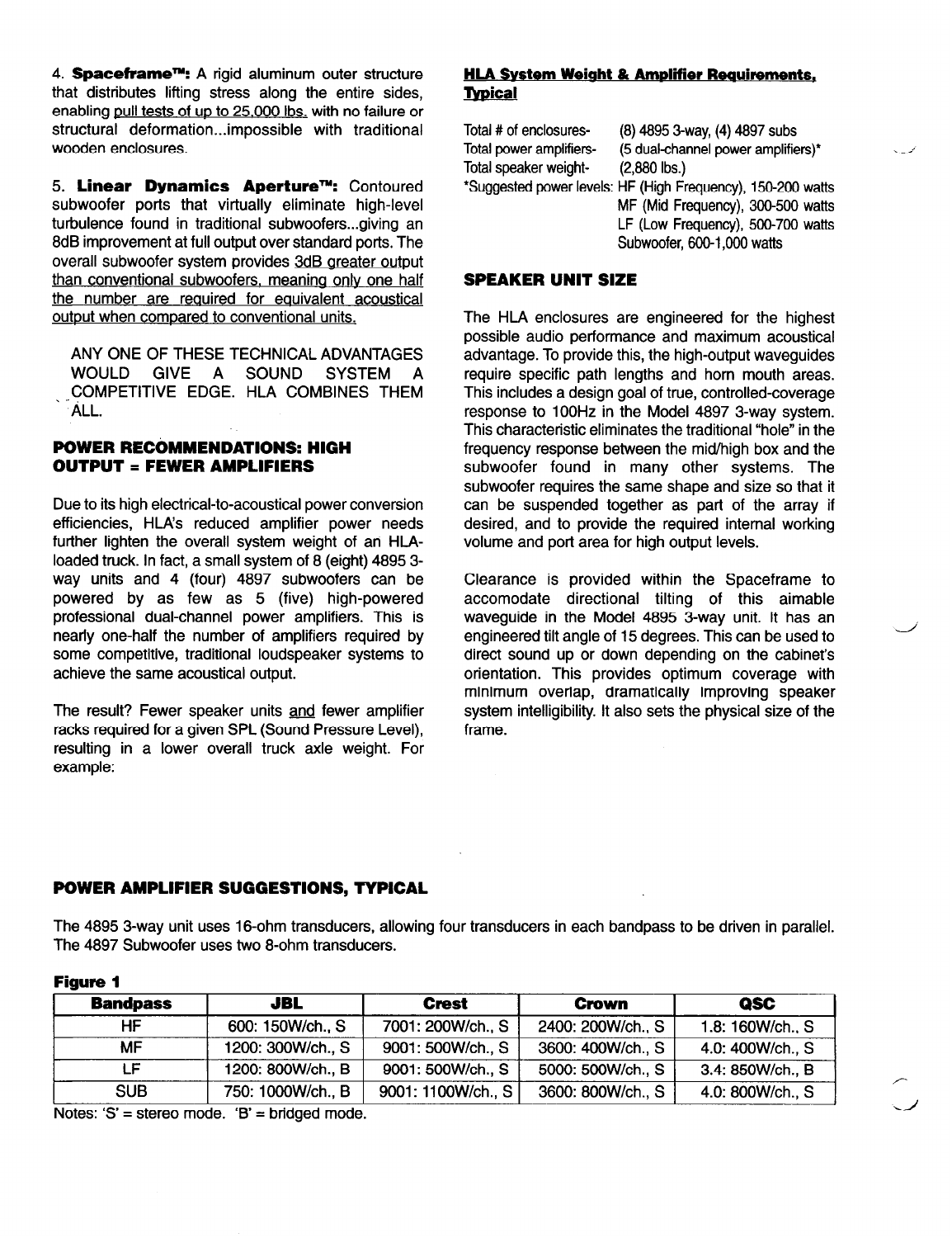Based on a size that is optimum for these features, the HLA units are true array elements. They are not designed for use in tiny venues or in groups of 2 or 3, but in safe, large, rigid, easily-assembled hanging arrays for large-scale sound reinforcement. Cleanlooking, integrated hanging arrays that assemble quickly are possible only with 'straight hangs', those setups that are visually most attractive and do not require complex rigging, extra setup time or unsafe practices.

## PACKING THE HLA SYSTEM IN TRUCKS AND CONTAINERS

HLA speaker units pack well in most types of commercial transport enclosures. As with all trapezoidal (angle-sided) devices from any manufacturer, they do not pack as tightly as square boxes would. The following guidelines will be helpful:

#### Smaller trucks (such as 24 ft. Ryder-type rental boxes w/ 95" internal width)

HLA units pack well when units are placed alternately along one side wall in a row and in alternating pairs placed at 90 degrees to this row (see example #1). The units can be loaded with a bottom layer on wheel dollies and a top layer placed on their face or back side, with several inches of ceiling clearance. Plywood sheets between top and bottom layer are recommended when units are loaded in this manner.

#### Standard North American flat-floor 102" wide semi trailers

HLA units pack well when units are tight-packed in a row of three facing forward, then three facing back (see example #2). With removal of wheel dollies on the top row of speaker units, they can be packed two high with adequate clearance.

#### Standard North American drop-frame semi trailers (98" wide units w/ 91" internal width)

HLA units pack well when units are tight-packed in rows of three with two forward, one back per row (see example #3). Without removing wheel dollies, the units can be packed two high with several inches of clearance. There will be some loose space on one side.

#### Maxi-size drop-frame semi trailers (such as 102" wide units with 99.5" internal width)

HLA units pack well when units are tight-packed in a row of three facing forward, then three facing back (as shown in example #2). Alternatively, a staggered row of four (forward, back, forward, back) can enable more cabinets to be packed in somewhat less truck space (see example #4). Without removing wheel dollies, the units can be packed two high with several inches of clearance.

L

#### Standard European drop-frame lorry trailers (98" wide units w/ 91" internal width)

HLA units pack well when units are tight-packed in rows of three with two forward, one back per row (see example #3). Without removing wheel dollies, the units can be packed two high with several inches of clearance. Plywood sheets can be used between layers.

## Maxi-size European drop-frame lorry trailers (98" internal width)

HlA units pack well when units are placed alternately along one side wall in a row and in alternating pairs placed at 90 degrees to this row (see example #l). Without removing wheel dollies, the units can be packed two high with clearance. Plywood sheets can be used between layers.

#### Sea containers (standard High Cube with 92.5" internal width)

HLA units pack well when units are tight-packed in rows of three with two forward, one back per row (as in example #3). Additionally, HLA units can be stacked on the main deck two high when the wheel dollies are removed.

# **SUMMARY**

JBL Professional's new HLA Series 4895 and 4897 system components...

- <sup>l</sup>*Are based on solid new technologies from JBL.*
- <sup>l</sup>*Are sized to provide optimal acoustical performance when combined into arrays.*
- *\* Offer signkant, practical weight-saving advantages.*
- *\* Offer superior output power characteristics.*
- *\*Allow the creation of clean, 'straight-hung'arrays.*